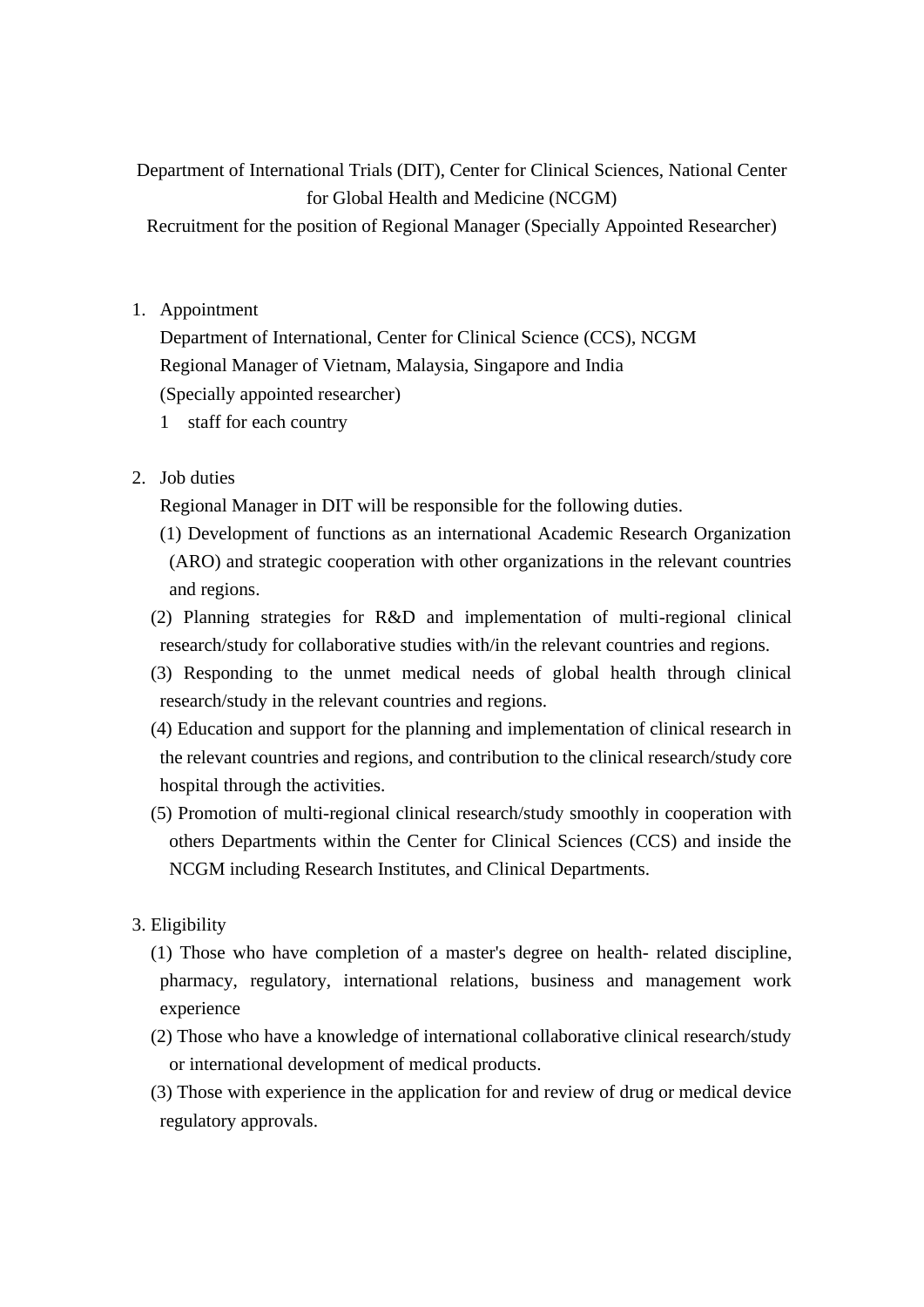## 4. Term

Term of Office is from the date of hire to October 31, 2022 then reappoint to March 31, 2023.

(For fiscal year 2023, Reappointment will be determined after taking into consideration the service record and the operation of the Center.)

5. Working hours

Up to 31 hours per week

6. Salary

2,510 yen/ hour

Commuting allowance and bonus are provided depending on conditions.

Health Insurance, Employees' Pension, Employment Insurance, Workers' Accident Compensation are also provided depending on conditions.

- 7. Date of appointment 2022/8/1
- 8. Required documents
- (1) Curriculum vitae (Include academic background after graduation from high school, employment history, academic affiliations (positions), awards received, etc.) Attach a photograph, any format is acceptable.) (2) Copy of Degrees, licenses, etc.
- (2) List of research/study achievements

List by category: original papers, books, reviews (English), invited lectures, conference presentations (international and domestic), patents (international and domestic), and competitive research funds received.

For papers, the first and corresponding authors should be identified, and for conference presentations, all authors and presenters should be identified. For research funds, please provide the name of the project, period, whether the researcher is the principal investigator or has responsibility for the project, and the amount allocated to the project. (Do not include those in the process of submitting or applying for funding.)

9. Application deadline 2022/7/15